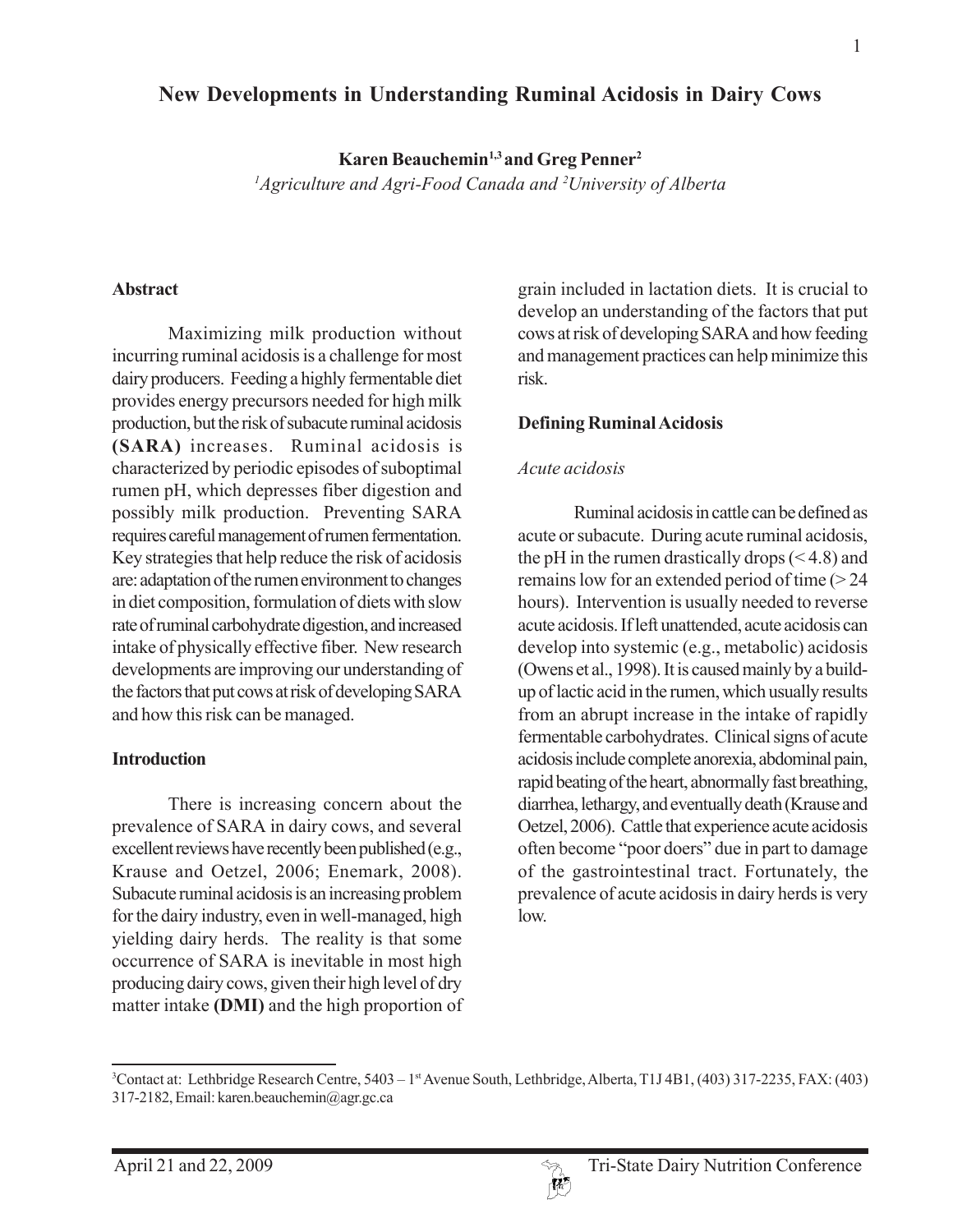#### *Subacute ruminal acidosis (SARA)*

Subacute ruminal acidosis is characterized by repeated bouts of low rumen pH, but unlike the situation with acute acidosis, the pH recovers after each bout. These bouts of low pH typically last for several minutes or several hours. The long bouts  $($  > 3 to 4 hours) are of concern because they negatively affect fiber digestion (Russell and Wilson, 1996), decrease the absorptive capacity of the ruminal epithelium (Harmon et al., 1985), and even damage the rumen epithelium. Damage to the absorptive tissues within the gastrointestinal tract increases the potential for bacteria, amines, and the toxins produced by bacteria (lipopolysaccharides) to enter the portal circulation, causing liver abscesses and an inflammatory response (Gohzo et al., 2005). There is increasing evidence that these toxins are implicated in laminitis (Mungall et al., 2001).

Subacute acidosis is caused by the accumulation of volatile fatty acids **(VFA)** in the rumen. As feed is digested, VFA (acetate, propionate, and butyrate) are produced. The pH in the rumen drops if VFA production is rapid and exceeds the capacity of the rumen to maintain equilibrium. With time, the VFA are absorbed, buffered, or passed from the rumen, causing the pH to rise. As a consequence, a cyclical pattern of pH occurs causing periods of SARA. During SARA, lactic acid concentrations remain very low  $(< 1 \text{ mM}).$ 

An example of a pH tracing for a lactating dairy cow experiencing SARA is shown in Figure 1. The pH tracing was obtained using an indwelling ruminal pH monitoring system (Penner et al., 2006). The time that pH remained below the threshold pH value of 5.8 in each 24-hour period was used to characterize SARA. Subacute ruminal acidosis occurred for 6.4, 6.5 and 11.8 hours/day on Aug 5/6, 6/7, and 7/8, respectively. While indwelling ruminal pH monitoring systems are widely used in research, there is no reliable system for continuously measuring ruminal pH in commercial dairy cows. The limitation to developing such a system is the need to regularly standardize the pH electrodes to avoid drifting. Because the electrodes need to be retrieved for standardization, this technology is limited to use in ruminally cannulated cattle.

Lameness, diarrhea, and low milk fat percentage are often problems in herds with SARA, but these can also be caused by other problems. Individual cows with SARA do not necessarily show any clinical signs. Thus, without directly measuring rumen pH, it is difficult to identify animals suffering fromSARA. Rumenocentesis (i.e., a small needle is used to take fluid from the ventral rumen) is sometimes used to detect herds with SARA, but a spot sampling approach has obvious limitations. The percentage of cows ruminating at any given time has been considered by some to indicate herd rumen health. Many dairy nutritionists consider a dairy herd to have healthy rumen function when at least 40% of the cows are ruminating at any given time, other than when they are eating or being milked (Eastridge, 2000; Maekawa et al., 2002). Our research would suggest that having 40% of the cows ruminating at any one time is an adequate goal, but that it is not possible to accurately detect SARA via a decreased percentage of cows ruminating by making a single observation of a herd. Adequate detection requires that numerous observations (several days and various times within the day) be taken to accurately estimate the percentage of cows ruminating within a herd. Furthermore, it is only possible to detect whether SARA is prevalent within a herd, which does not isolate specific cows with SARA. It is possible that developments in technology will someday allow for the automatic capture of behavior on commercial dairy farms, making detection of SARA through changes in rumination behavior a possibility in the future.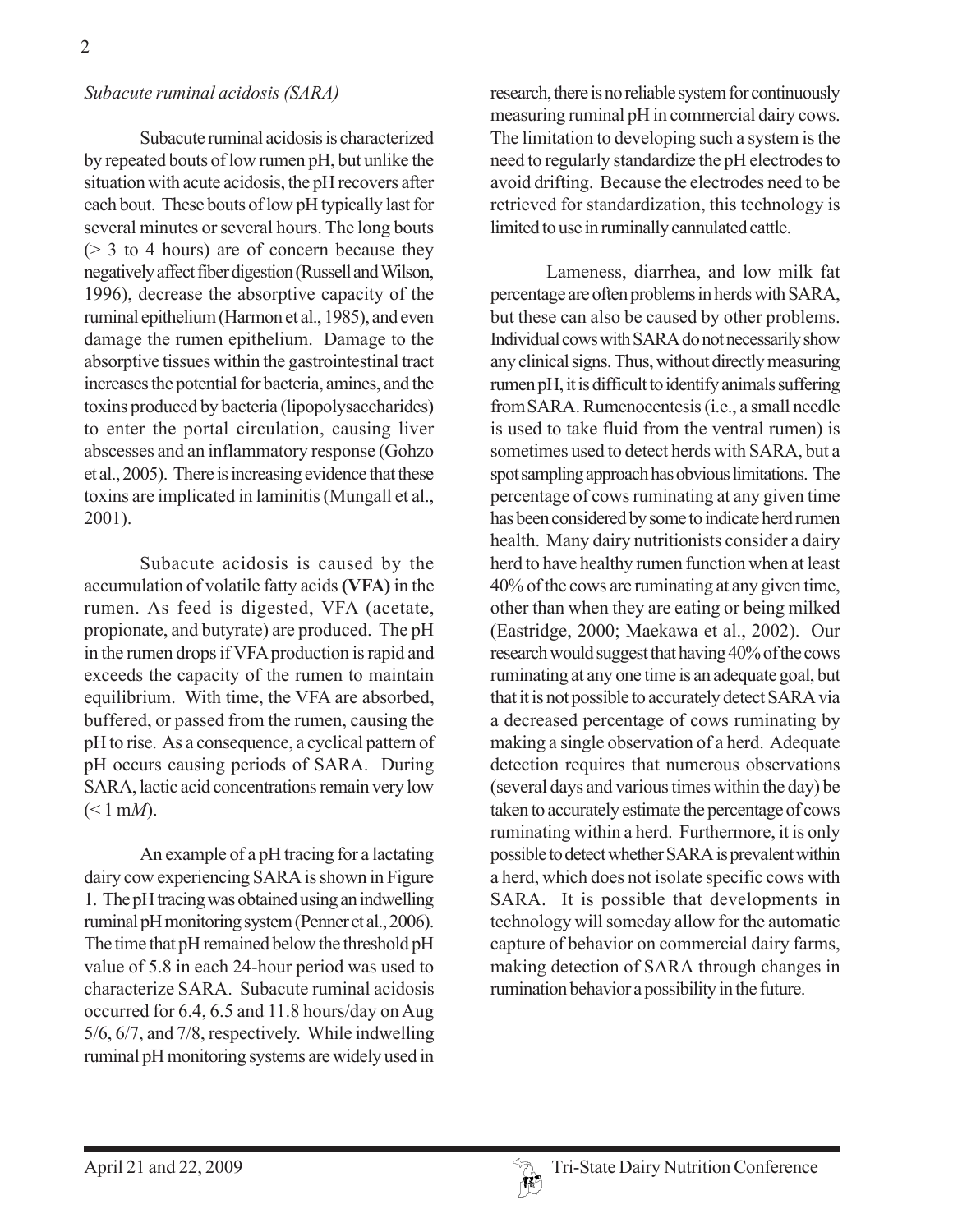### **Animal Variability**

The risk for acidosis is not the same for all cows. Individual dairy cows exhibit tremendous variation in the degree of acidosis they experience, even when fed and managed similarly. In a recent experiment, we induced SARA in lactating dairy cows by offering them a single meal of 4 kg (8.8 lb) of ground grain after a 12-hour period of feed restriction (Dohme et al., 2008). Four cows were considered to be at high risk for acidosis because they were already experiencing mild SARA due to the fact that they were in early lactation and fed a high concentrate diet (45% forage, DM basis); the other 4 cows were considered to be at low risk for acidosis because they were later in lactation and fed a higher forage diet (60% forage, DM basis). All cows consumed the grain challenge, but the time that pH remained below 5.8 varied between 0 and 13 hours for the low risk cows and between 11 and 23 hours for the high risk cows. It is clear that cows that were at greater acidosis risk before the challenge experienced more severe acidosis. Thus, reducing the risk factors for acidosis helps reduce the severity of acidosis should it occur. Not much is known about what causes animal variation, but presumably, it is related to the combined effects of level of feed intake, eating rate, sorting of feed, salivation rate, the inherent ruminal microbial population, previous exposure to acidosis, rate of passage of feed from the rumen, and other aspects of physiology and behavior.

A recent study (Penner et al., unpublished) has provided evidence that differences in the absorptive capacity of the ruminal epithelia may account for a large proportion of the variation in ruminal pH among animals. In that study, 24 sheep were used as a model to study acidosis using an acidosis challenge protocol. Sheep were randomly assigned to the control or SARA treatment and orally dosed with water or 5 g glucose/kg BW (2.2 *M* glucose solution), respectively. Three hours after the oral drench, sheep were euthanized and ruminal

tissue was collected to measure the tissue uptake of acetate and butyrate in Ussing chambers (an in vitro system used to measure absorption of compounds across biological membranes). To gain an understanding into animal variability in ruminal pH, sheep in the SARA treatment group were classified as non-responders or responders based on the severity of SARA they experienced following the glucose drench. Interestingly, the absorption of acetate and butyrate did not differ between control sheep and responders, indicating that the mild episode of SARA did not affect epithelial function. However, non-responders had more than twice the acetate uptake and 64% greater butyrate uptake than responders. Regression analysis further confirmed that animals with increased absorption had higher ruminal pH (Figure 2).

The bottomline is that cows vary markedly in their ability to cope with the dietary factors that predispose them to acidosis (Schwartzkopf-Genswein et al., 2003). This individuality makes it near impossible to completely eliminate acidosis from occurring in high producing dairy herds, especially if diets are formulated for the average cow.

### **Effects of Repeated Episodes of Acidosis**

To study the effects of chronic cases of SARA, we used a challenge model (as described previously) to induce SARA in dairy cows at high and low risk for acidosis (Dohme et al., 2008). We conducted 3 consecutive challenges, with each challenge spaced 14 days apart. The grain challenge was consumed in its entirety by all cows during the first challenge, but only 75% of the cows consumed the entire challenge in Period 2, and only 43% of the cows consumed the entire grain challenge in Period 3. Thus, the cows "learned" quickly to avoid the negative effects of over-consumption. Despite a learned aversion, the bout of SARA experienced with each challenge was increasingly severe. After the first challenge, the ruminal pH fully recovered within 2 days, but full recovery did not, however,

3

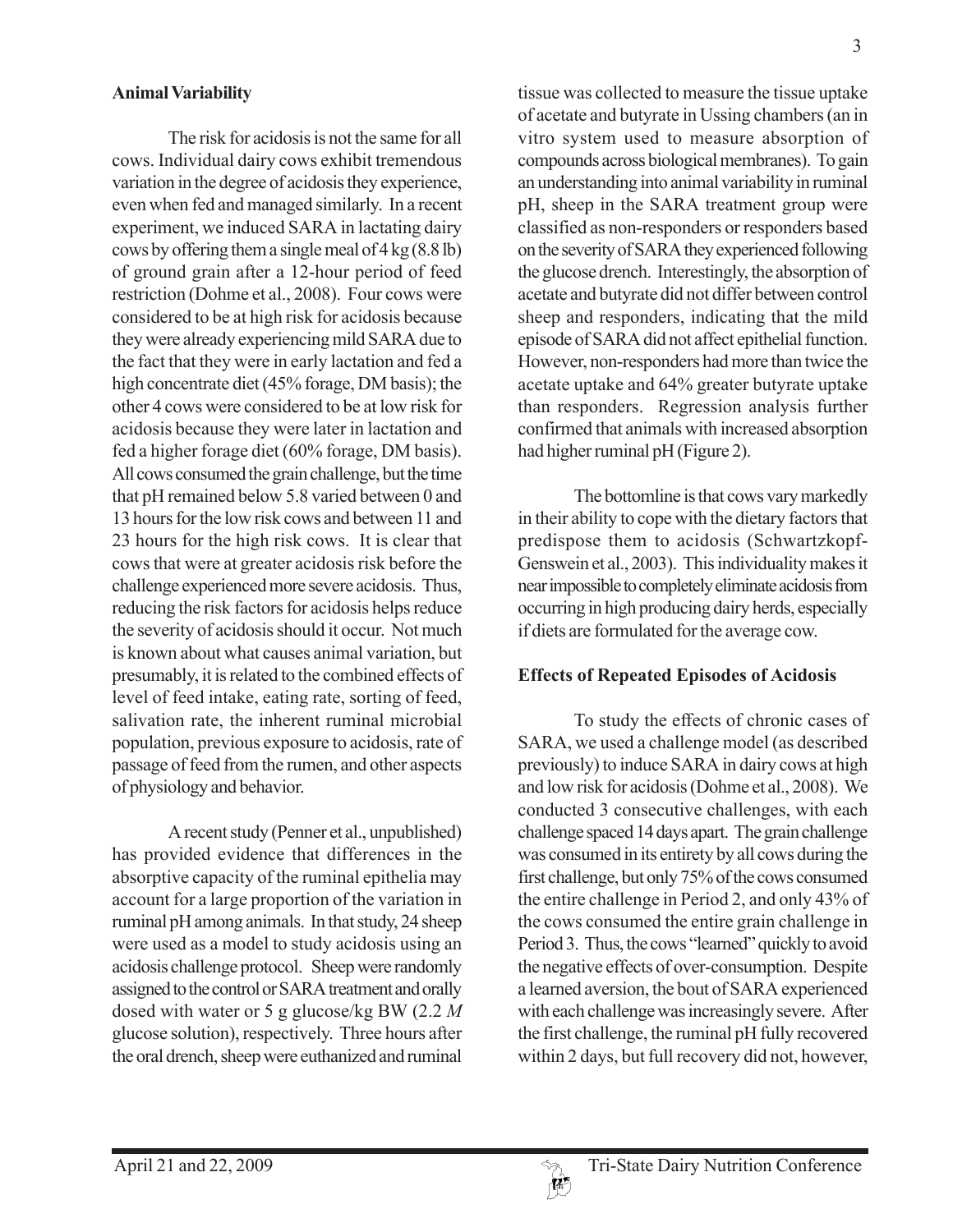occur after the second and third challenges (Figure 3). Failure of the pH to rebound may have been due to a destabilized ruminal microflora (Nagaraja and Titgemeyer, 2007). Also, damage to the rumen epithelium may have decreased its absorptive capacity (Harmon et al., 1985). Krehbiel et al. (1995) showed that a short-term, severe insult of acute acidosis decreased ruminal VFA absorption for an extended period of time. The bottomline is that once cows experience a bout of acidosis, they become increasingly susceptible to re-experiencing acidosis and it is not clear whether they ever fully recover.

#### **Increased Risk of Acidosis in Fresh Cows**

Fresh cows are particularly vulnerable to acidosis because of the fairy abrupt change in fermentable carbohydrate intake that occurs after parturition. Gröhn and Bruss (1990) observed that the number of cases of ruminal acidosis was greatest during the first months after calving. Fairfield et al. (2007) reported that SARA increased dramatically after parturition in dairy cows fed a lactation diet consisting of 54% forage DM. During the first week after calving, mean pH averaged 6.19 and time below pH 6.0 was 7.3 hours/day; whereas, during the sixth week after calving, these were 6.36 and 3.4 hours/day, respectively. We studied the occurrence of acidosis in primiparous cows fed a close-up diet, followed by a lactation diet containing adequate physically effective fiber (peNDF) (Penner et al., 2007). Mean ruminal pH dropped abruptly from an average of 6.32 before calving to an average of 5.98 after calving (Table 1). In the first 40 days after calving, rumen pH was < 5.8 for 7 to 9 hours/ day, with 71 to 79% of the cows experiencing SARA. This study shows that primiparous cows are particularly susceptible to developing acidosis after parturition. Furthermore, from our previous studies, we have shown that if cows experience acidosis, they become more susceptible to subsequent bouts of acidosis. This would have longterm effects on health and productivity of these primiparous cows.

#### **Regulation of Ruminal pH**

The digestion of large quantities of highly fermentable feeds leads to rapid production of VFA in the rumen. Volatile fatty acids in the rumen occur both in the protonated (undissociated, **H-VFA**) and the ionized state (dissociated, **VFA–**) and absorption through the rumen epithelium is the main mechanism by which the VFA are removed from the rumen. Elevation of pH due to VFA absorption occurs as a result of clearance of the acid from the rumen during passive diffusion of the protonated VFA, and by the neutralization of acid within the rumen when ionized VFA are absorbed in exchange for bicarbonate.

At high pH, most of the VFA are in the ionized state, whereas the opposite is true at low pH (< 6). Absorption of protonated VFA (H-VFA) by the rumen epithelium occurs passively. This process helps stabilize ruminal pH because the acid associated with the VFA is removed from the rumen. The rate of absorption of protonated VFA increases as the pH decreases, but there is likely a threshold at which decreased ruminal pH no longer increases the rate of passive diffusion due to damage to the rumen mucosa (Gäbel et al., 1989). Absorption of ionized VFA (VFA–) by the rumen epithelium occurs in exchange for bicarbonate, which can be from blood and from de novo synthesis within the epithelial cells (Gäebel et al., 2002). For every 1 mole of VFA– absorbed, 0.5 moles of bicarbonate are released. Thus, the ruminal wall is a potent source of bicarbonate. The role of epithelial bicarbonate secretion is maintaining rumen pH. In a recent study (Penner et al. unpublished), acetate absorption in the ionized state (i.e., associated with bicarbonate secretion) was significantly correlated to ruminal pH, but the passive diffusion of acetate was not correlated. In addition to pH of the rumen, the type of VFA (acetate, propionate, and butyrate) affects the way that VFA are absorbed from the rumen. In an in vitro study conducted at pH 6.1, Penner et al. (unpublished) demonstrated that only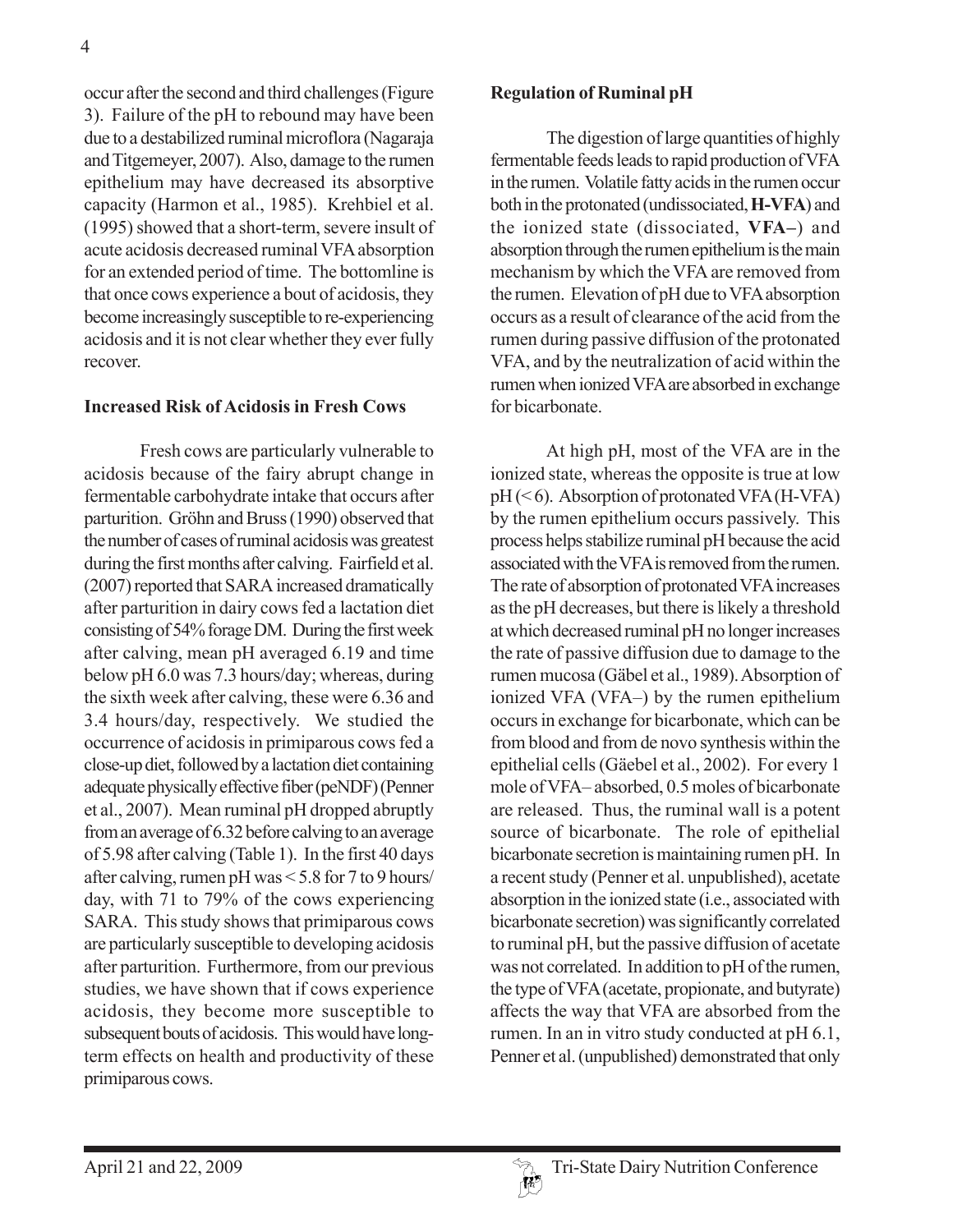about 28% of acetate absorption was by via passive diffusion, whereas about 72% of butyrate absorption was through passive diffusion. This indicates that the type of VFA may alter the ruminal buffering mechanism (i.e. the amount of acid removed through absorption or neutralized due to the secretion of bicarbonate coupled with VFA absorption).

Understanding the mechanisms involved in VFA absorption will improve our ability to formulate diets to manage rumen pH, which is especially important for cows in early lactation. Absorption of VFA from the rumen (removing acids, adding bicarbonate) is the major factor moderating ruminal pH. However, hydrogen ions are also removed from the rumen by the buffering effects of saliva, feed, and some feed degradation products (e.g., ammonia). Of these, saliva is by far the most significant source of buffer. Saliva contains bicarbonate and phosphate buffers that play a major role in buffering acids within the rumen. The implications of diet formulation on salivary secretion are discussed later in the paper.

### **Managing Ruminal VFA – The Key to Preventing Acidosis**

## *Adaptation strategies*

The rumen ecosystem is amazingly resilient to changes in diet, but the key is adaptation and stability. Rumen health is maintained by avoiding abrupt dietary changes and by adapting the rumen environment prior to calving. A sudden change in the amount of fermentable carbohydrates consumed by the cow can cause acidosis. Transition programs during the close-up period can help reduce the risk of acidosis post-partum. Transition programs must be designed to allow the rumen environment, including both the ruminal epithelium and the rumen microbial populations, to adapt to dietary changes. Gradual transition of cows from a high forage, faraway dry cow diet to a lactation diet containing substantial quantities of grain helps stabilize

microbial populations. The key is to ensure that lactic acid concentrations in the rumen remain low. Growth of ruminal bacteria that use lactic acid, e.g., *Megasphaera elsdenii*, *Propionibacterium* spp. is relatively slow, thus these bacteria need sufficient time to adapt to dietary change (Nagaraja and Titgemeyer, 2007). In adapted cows, these bacteria ensure that any lactic acid produced is rapidly metabolized, thereby preventing lactic acid from accumulating in the rumen.

Feeding a close-up diet that is intermediate in fermentability between the far-away dry cow diet and the lactation diet stimulates the growth of the rumen epithelium, which increases the surface area for VFA absorption. It is thought that increasing the absorptive surface of the rumen helps prevent the accumulation of VFA in the rumen, the main driver of ruminal pH depression. The rumen papillae shorten during the dry period due to the low intake of fermentable carbohydrate and the reduced need for VFA absorption (Dirksen et al., 1985). During the close-up period, the papillae lengthen as cows are exposed to more grain in their diet. It can take up to 8 weeks for maximum papillae growth to occur when animals are changed from a forage diet to a concentrate diet (Dirksen et al., 1985).

A recent unpublished study from our lab indicates that under North American feeding conditions, regression of papillae during the dry period is only moderate. Absorptive surface of the papillae during the far-away dry period is about 75% of what it is during lactation. Furthermore, feeding a close-up transition diet pre-partum restored the surface area within 2 to 3 weeks. However, even though the absorptive surface area of the rumen was restored pre-partum, cows experienced SARA postpartum. We concluded that the high incidence of SARA was due to the depression in feed intake that occurs as calving approaches. The ruminal epithelium regresses rapidly in response to decreased nutrient supply. For example, sheep fed a hay diet ad libitum had greater rates of VFA absorption than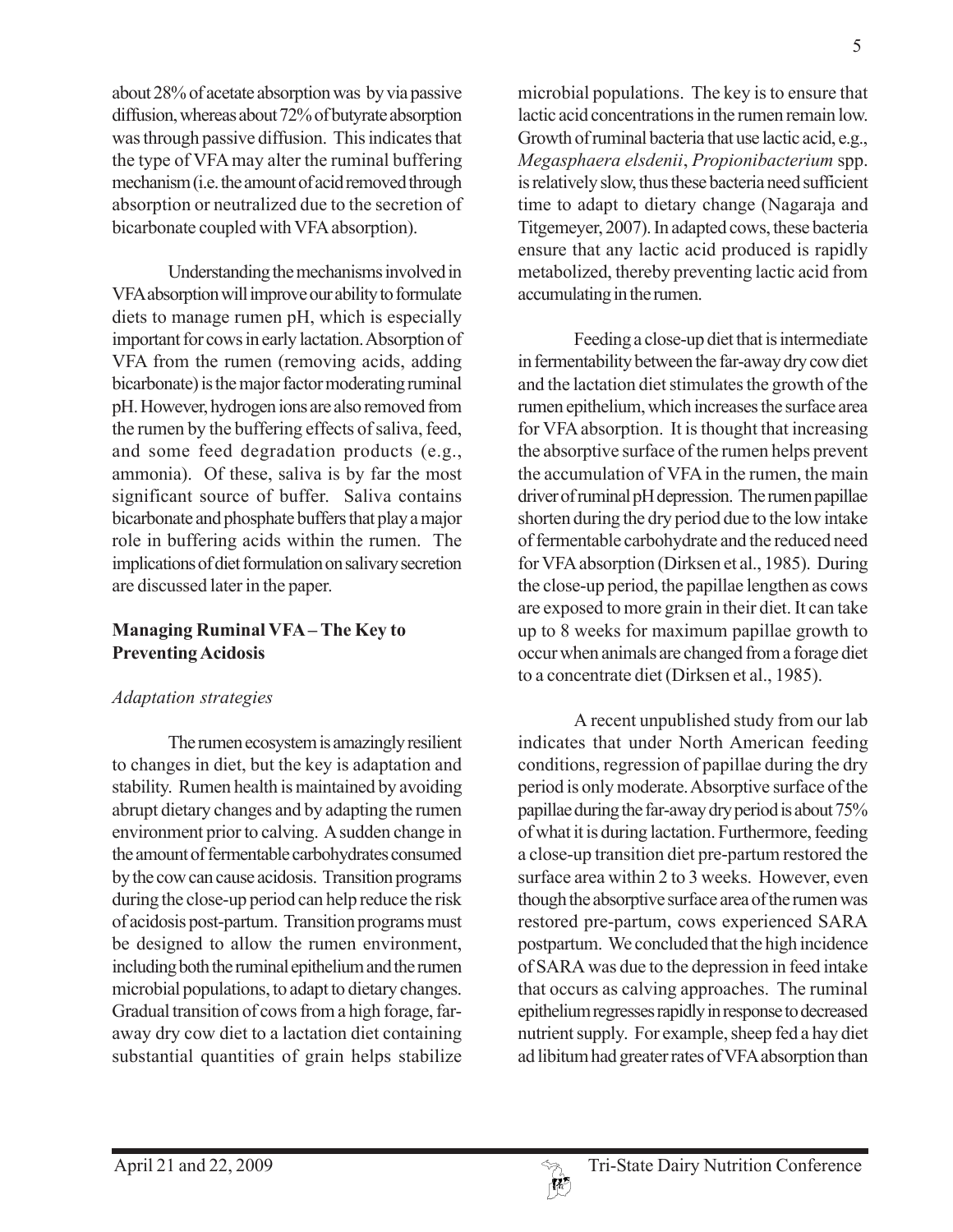sheep fed the same diet but subjected to 48 hours of feed withdrawl (Gäbel et al., 1993; Gäbel and Aschenbach, 2002). During the transition period, the characteristic reduction in DMI as calving approaches may negatively impact rumen epithelial function, without corresponding changes to the absorptive surface area, thereby increasing the susceptibility to SARA. As such, strategies to minimize the depression in feed intake as calving approaches may help reduce the severity of ruminal acidosis following calving. The amount of time required to restore epithelial function has not been examined and deserves attention from future research. We conclude that it is the functionality of the rumen epithelium, rather than the papillae surface area itself, that helps protect the cow from accumulating VFA in the rumen. A better understanding of the cellular mechanisms of VFA absorption will help us improve recommendations for transition diets.

### *Decreasing the rate of fermentation of the diet*

The amount of substrate fermented in the rumen drives VFA production. Thus, high intakes of rapidly digestible feeds, such as grains and high quality forages, result in the rapid production of VFA and increase the risk of SARA. In particular, starch and sugar, which are more rapidly digested in the rumen than structural carbohydrates, increase the risk of SARA. Cereal grains are the main source of starch in the cow's diet, although grain silages also contribute significantly to starch intake. The structure and morphology of the various grains determine their susceptibility to ruminal digestion. In general, the rate of ruminal starch digestion is as follows: wheat  $>$  oats  $>$  barley  $>$  corn  $>$  sorghum. While there are inherent differences among the types of cereal grains in their ruminal digestibilities, processing can alter the rate of ruminal digestion of all cereal grains. High moisture corn is highly fermentable in the rumen, and with dry corn, the rate of digestion increases with heat treatment (steam-rolling, steam-flaking) and with decreased particle size (Callison et al., 2001).

The risk of SARA increases as the rate of starch digestion increases. To illustrate this concept, Krause et al. (2002) compared the effects of feeding high moisture corn or dry cracked corn to dairy cows (Figure 4). Even though particle size of the forage was coarse, rumen pH was lower for cows fed high moisture corn because of its higher fermentability. At the same concentration of peNDF, diets will result in lower rumen pH when they contain higher levels of non-fiber carbohydrates and/or carbohydrates that are rapidly digested.

One approach to slowing the rate of fermentation is to lower the starch and sugar content of the diet. We recommend a maximum of 28% starch, 6% sugar, and 35 to 40% non-fiber carbohydrates in lactation diets. Replacing a portion of the grain with non-forage sources of fiber, such as beet pulp, soybean hulls, alfalfa meal, distiller's dried grains, brewers grains, and corn gluten feed, can help limit the starch content of the diet (Grant, 1997). However, the most effective strategy to slowing fermentation rate in the rumen is to increase the proportion of forage in the diet, because forage is digested much more slowly than grain. Adding forage to the diet tends to even out VFA production and minimize the large fluctuations in rumen pH that can occur after meals.

# *Providing physically effective fiber (peNDF)*

The peNDF content of the diet can be increased either by: 1) increasing the NDF content (i.e., by including more forage), or 2) increasing the chop length of forages. Either way of increasing the peNDF content of the diet increases chewing time and salivary secretion. However, feeding a higher proportion of forage to increase the dietary NDF content has the added benefit of lowering the starch concentration of the diet, which slows the rate of fermentation of the diet. Thus, increasing the peNDF content of the diet by increasing the NDF content is usually more effective in terms of preventing SARA than is increasing forage particle length (Yang and Beauchemin, 2007).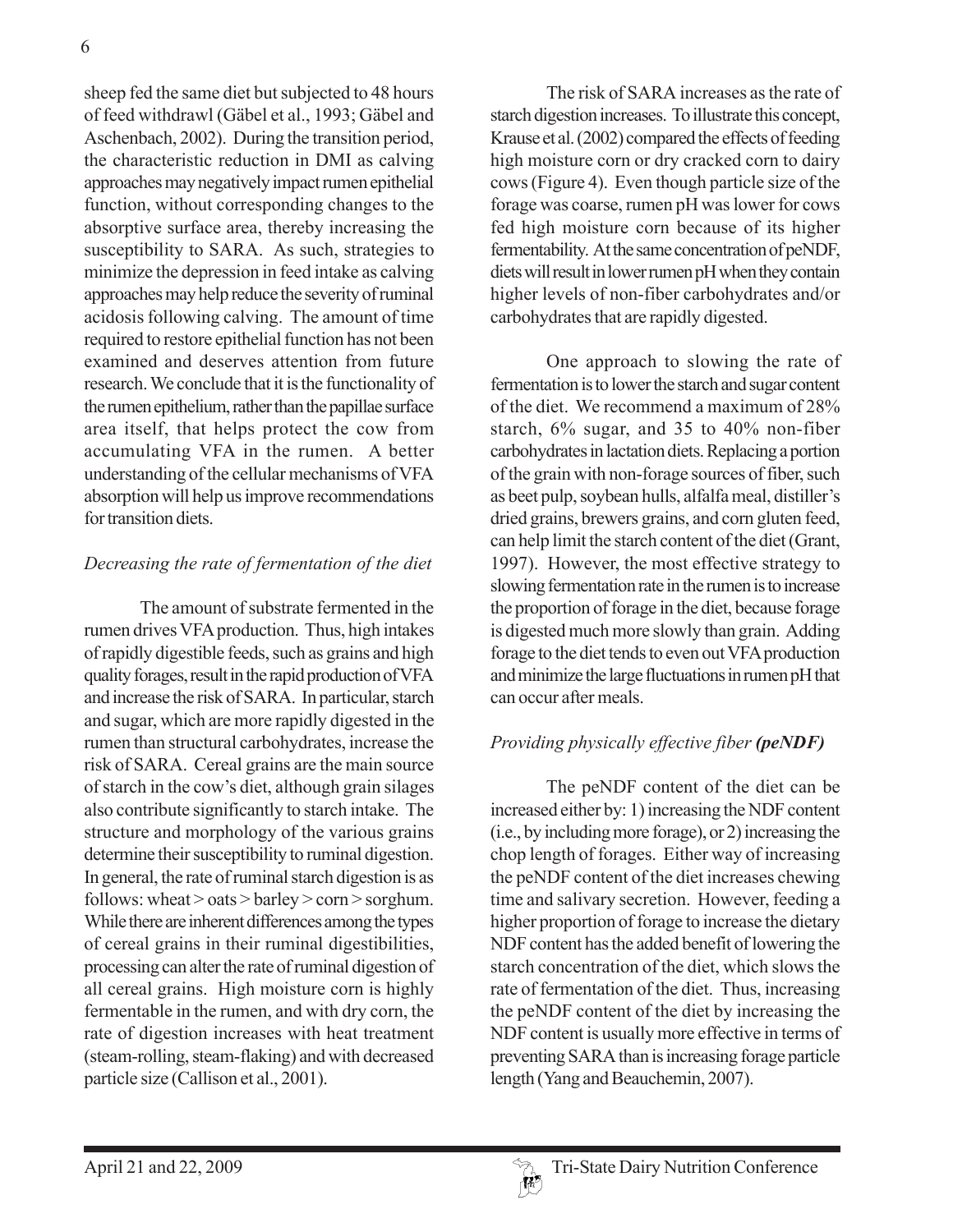Regardless of whether peNDF is increased through forage proportion or particle size, increasing peNDF intake reduces the risk of SARA. Mean ruminal pH and the duration that pH remains below 5.8 are highly correlated to intake of long particles, measured as particles retained on the 19-mm sieve of the Penn State Particle Separator (PSPS), or the total amount retained on the 19-mm and the 8 mm sieves of the PSPS (Yang and Beauchemin, 2007). To minimize SARA in lactating cows, we recommend a minimum of 19 to 21% NDF from forage sources. For the forages, 60% or more of the material should be retained on the top 2 sieves. However, it is undesirable to have more than 15% of the particles on the top sieve, because those particles cause increased sorting by cows.

With diets low in peNDF, each additional kilogram of peNDF will increase chewing time by up to 7 hours/day. With diets containing adequate peNDF, each additional kilogram of peNDF promotes 0 to 2 hours/day of additional chewing. Thus, a small increase in the peNDF content of the diet can be very effective when diets are low in fiber, but not when diets already contain adequate fiber levels. Even though increasing the peNDF content of the diet increases chewing time, the increase in saliva output due to increased chewing is not as great as often assumed. This is because the increased flow of saliva during chewing is accompanied by a decrease in resting saliva secretion. The net increase in total salivary secretion due to 1 hour/day more chewing is about 7 L (1.84 gallon) (Maekawa et al., 2002). The buffering capacity supplied by the additional saliva would adequately buffer the digestion of about 0.5 to 0.75  $kg(1.10 to 1.65 lb)$  of ground grain. Thus, the net effect of this incremental saliva production on mean rumen pH is relatively small. It has been estimated that salivary buffers neutralize from 15% (Gäbel et al., 2002) to 40% (Allen, 1997) of the VFA produced in the rumen. However, an increase in saliva secretion, particularly if secreted during eating, can help reduce the extent to which pH drops below

5.8 following meals, even though mean rumen pH is not greatly affected. Thus, the reduction in SARA that occurs with increased peNDF intake is not directly related to increased chewing activity. Rather, the reduction in acidosis with increased peNDF intake is due to the combined effects of increased chewing activity, reduced meal size, slower eating rate, increased rumen motility, and a shift in the site of grain digestion.

### **Rumen Fermentation Modifiers**

In addition to diet formulation, additives that help modify the microbial ecology of the rumen, such as sodium bicarbonate, yeast, bacterial direct fed microbials, and monensin, can help minimize acidosis. Information on most of these additives is given in a separate proceedings paper at this conference, so our comments here are limited to the use of buffers. Buffers are fairly routinely added to most lactating cow diets as a precautionary measure in the prevention of acidosis. We recommend adding sodium bicarbonate at 0.5 to 0.75% of DMI, introduced into the ration gradually due to their low palatability. Adding buffers to the diet is approximately equal to the net buffering effect of increasing the proportion of forage in the diet by 5% percentage units or 1 hour/day more chewing time. When mixed into the ration, sodium bicarbonate can help elevate ruminal pH by buffering and by increasing the liquid dilution rate from the rumen, which increases the flow of starch from the rumen. Buffers are sometimes offered free choice to cattle based on the assumption that ruminants will readily consume the amount needed to attenuate the effects of SARA. We recently conducted a study where cattle experiencing SARA (pH was below 5.8 for more than 10 hour/day) were provided with sodium bicarbonate, either mixed into the ration or offered free choice (Patton et al., 2006). Mixing the bicarbonate into the ration was more effective than providing it free choice because it reduced the number of long bouts of ruminal acidosis each day. Intake of free choice bicarbonate was highly variable

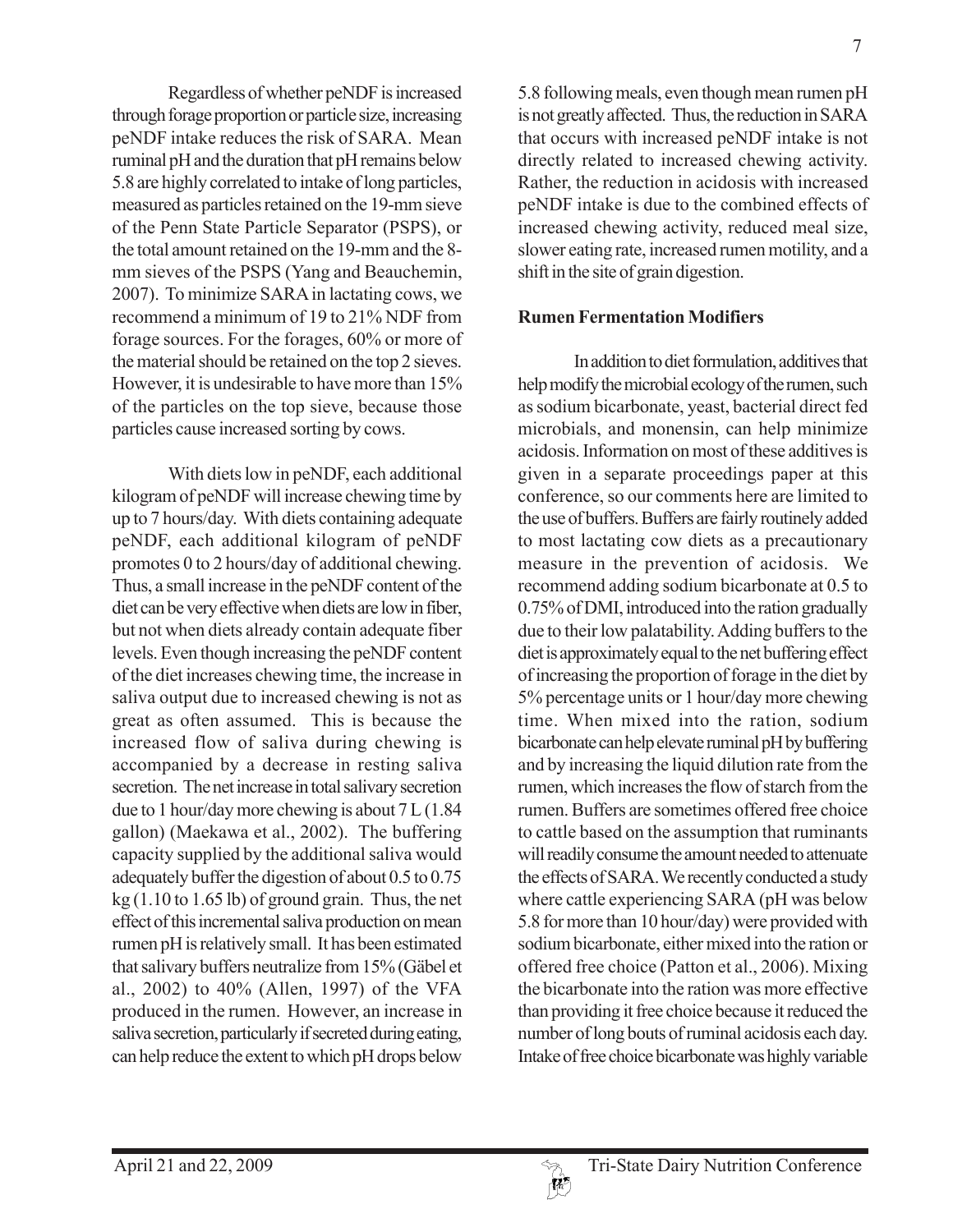amongst animals and from day to day, but this variability was not related to ruminal pH. It is possible that cattle may learn the benefits of consuming buffers over a long period of time, but as a precaution, buffers should be added directly to the ration.

### **Conclusion**

Feeding dairy cows for maximum milk production increases the risk of acidosis, which can reduce efficiency of milk production and jeopardize cow health. Ruminal acidosis occurs when the rate of VFA production in the rumen exceeds the rate at which the rumen environment can neutralize or absorb the acids. Carefully adapting the rumen to changes in diet, supplying adequate peNDF concentration, and reducing the fermentability of the non-fiber carbohydrate fraction are the main factors to consider in preventing ruminal acidosis. Use of high quality forages helps cushion against the risk of ruminal acidosis, because a greater proportion of forage can be included in the diet without lowering its digestible energy content.

Most diets are formulated for the average cow and do not include a margin of error to account for the variability among cows. As diets are formulated closer to the minimum level of peNDF and with higher concentrations of non-fiber carbohydrates, a greater portion of the cows will experience ruminal acidosis. Formulating diets for the average cow may be acceptable for cows in mid and late lactation, but diets for cows in early lactation need to account for the higher risk of these cows to experiencing acidosis.

#### **References**

Allen, M.S. 1997. Relationship between fermentation acid production in the rumen and the requirement for physically effective fiber. J. Dairy Sci. 80: 1447-1462.

Callison, S.L., J.L. Firkins, M.L. Eastridge, and B.L. Hull. 2001. Site of nutrient digestion by dairy cows fed corn of different particle sizes or steam-rolled. J. Dairy Sci. 84:1458–1467.

Dirksen, G.U., H.G. Liebich, and E. Mayer. 1985. Adaptive changes of the ruminal mucosa and their functional and clinical significance. Bovine Pract.  $20:116-120.$ 

Dohme, F., T.J. DeVries, and K.A. Beauchemin. 2008. Repeated ruminal acidosis challenges in lactating dairy cows at high and low risk for developing acidosis: Ruminal pH. J. Dairy Sci. 91: 3554-3567.

Eastridge, M.L. 2000. Walking the rumen health tightrope. Hoard's Dairyman. Vol. 145, p. 626. Fort Atkinson, WI.

Enemark, J.M.D. 2008. The monitoring, prevention and treatment of sub-acute ruminal acidosis (SARA): A review. The Veterinary Journal 176: 32–43.

Fairfield, A.M., J.C. Plaizier, T.F. Duffield, M.I. Lindinger, R. Bagg, P. Dick, and B.W. McBride. 2007. Effects of prepartum administration of a monensin controlled release capsule on rumen pH, feed intake, and milk production of transition dairy cows. J. Dairy Sci. 90:937–945.

Gäbel, G,, and J.R. Aschenbach. 2002. Influence of food deprivation on the transport of 3-O-methyl-Q-D-glucose across the isolated ruminal epithelium of sheep. J. Anim. Sci. 80:2740-2746.

Gäbel, G., J.R. Aschenbach, and F. Müller. 2002. Transfer of energy substrates across the ruminal epithelium: implications and limitations. Animal Health Research Reviews 3:15–30.

Gäbel, G.., M. Marek, and H. Martens. 1993. Influence of food deprivation on SCFA and electrolyte transport across sheep reticulorumen. Zentbl. Vetmed. Reihe A 40:339–344.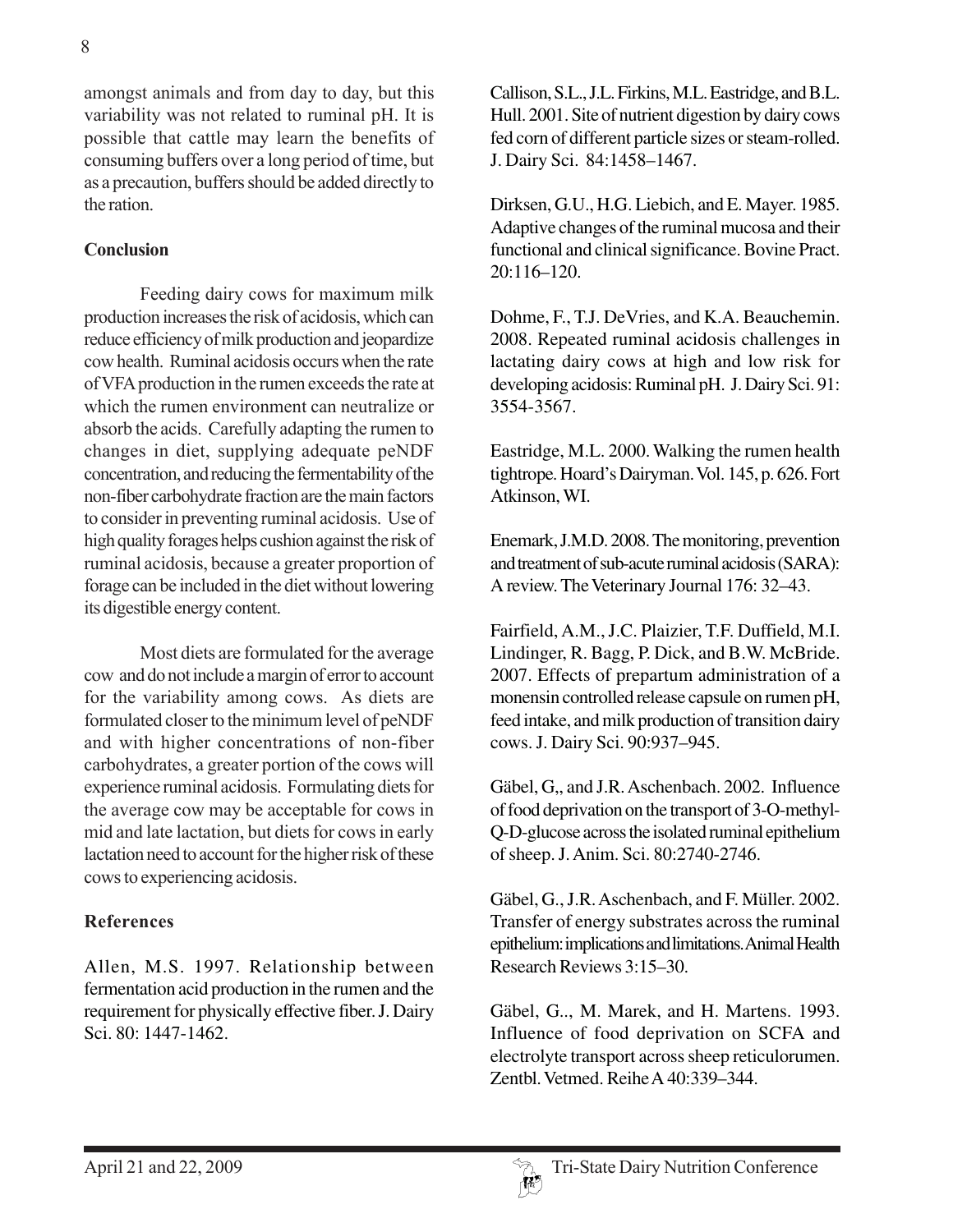Gaebel, G.., M. Bell, and H. Martens. 1989. The effect of low mucosal pH on sodium and chloride movement across the isolated rumen mucosa of sheep. Q. J. Exp. Physiol. 74:35–44.

Gozho, G.N., J.C. Plaizier, D.O. Krause, A.D. Kennedy, and K.M. Wittenberg. 2005. Subacute ruminal acidosis induces ruminal lipopolysaccharide endotoxin release and triggers an inflammatory response. J. Dairy Sci. 88:1399–1403.

Grant, R.J. 1997. Interactions among forages and nonforage fiber sources. J. Dairy Sci. 80:1438– 1446.

Gröhn, Y.T., and M.L. Bruss. 1990. Effect of diseases, production, and season on traumatic reticuloperitonitis and ruminal acidosis in dairy cattle. J. Dairy Sci. 73: 2355–2363.

Harmon, D.L., R.A. Britton, R.L. Prior, and R.A. Stock. 1985. Net portal absorption of lactate and volatile fatty acids in steers experiencing glucoseinduced acidosis or fed a 70% concentrate diet *ad libitum.* J. Anim. Sci. 60:560-569.

Krause, K.M., D.K. Combs, and K.A. Beauchemin. 2002. Effects of forage particle size and grain fermentability in midlactation cows. II. Ruminal pH and chewing activity. J. Dairy Sci. 85:1947–1957.

Krause, M.K., and G.R. Oetzel. 2006. Understanding and preventing subacute ruminal acidosis in dairy herds: A review. Anim. Feed Sci. Technol. 126:215–236.

Krehbiel, C.R., R.A. Britton, D.L. Harmon, T.J. Wester, and R.A. Stock. 1995. The effects of ruminal acidosis on volatile fatty acid absorption and plasma activities of pancreatic enzymes in lambs. J. Anim. Sci. 73:3111–3121.

Maekawa, M., K.A. Beauchemin, and D.A. Christensen. 2002. Effect of concentrate level and feeding management on chewing activities, saliva secretion, and ruminal pH of lactating dairy cows. J. Dairy Sci. 85:1165–1175.

Mungall, B.A., M. Kyaw-Tanner, and C.C. Pollitt. 2001. In vitro evidence for a bacterial pathogenesis of equine laminitis. Vet. Microbiol. 79:209-223.

Nagaraja, T.G., and E.C. Titgemeyer. 2007. Ruminal acidosis in beef cattle: The current microbiological and nutritional outlook. J. Dairy Sci. 90 (E. Suppl.):E17-E38.

Owens. F.N., D.S. Secrist, W.J. Hill, and D.R. Gill. 1998. Acidosis in cattle: A review. J. Anim. Sci. 76: 275-286.

Paton, L.J., K.A. Beauchemin, D.M Veira, and M.A.G. von Keyserlingk. 2006. Use of sodium bicarbonate, offered free choice or blended into the ration, to reduce the risk of ruminal acidosis in cattle. Can. J. Anim. Sci. 86:429–437.

Penner, G.B., K.A. Beauchemin, and T. Mutsvangwa. 2006. An evaluation of the accuracy and precision of a stand-alone submersible continuous ruminal pH measurement system. J. Dairy Sci. 89:2132–2140.

Penner, G.B., K.A. Beauchemin, and T. Mutsvangwa. 2007. Severity of ruminal acidosis in primiparous Holstein cows during the periparturient period. J. Dairy Sci. 90:365-375.

Russell, J.B., and D.B. Wilson. 1996. Why are ruminal cellulolytic bacteria unable to digest cellulose at low pH? J. Dairy Sci. 79:1503-1509.

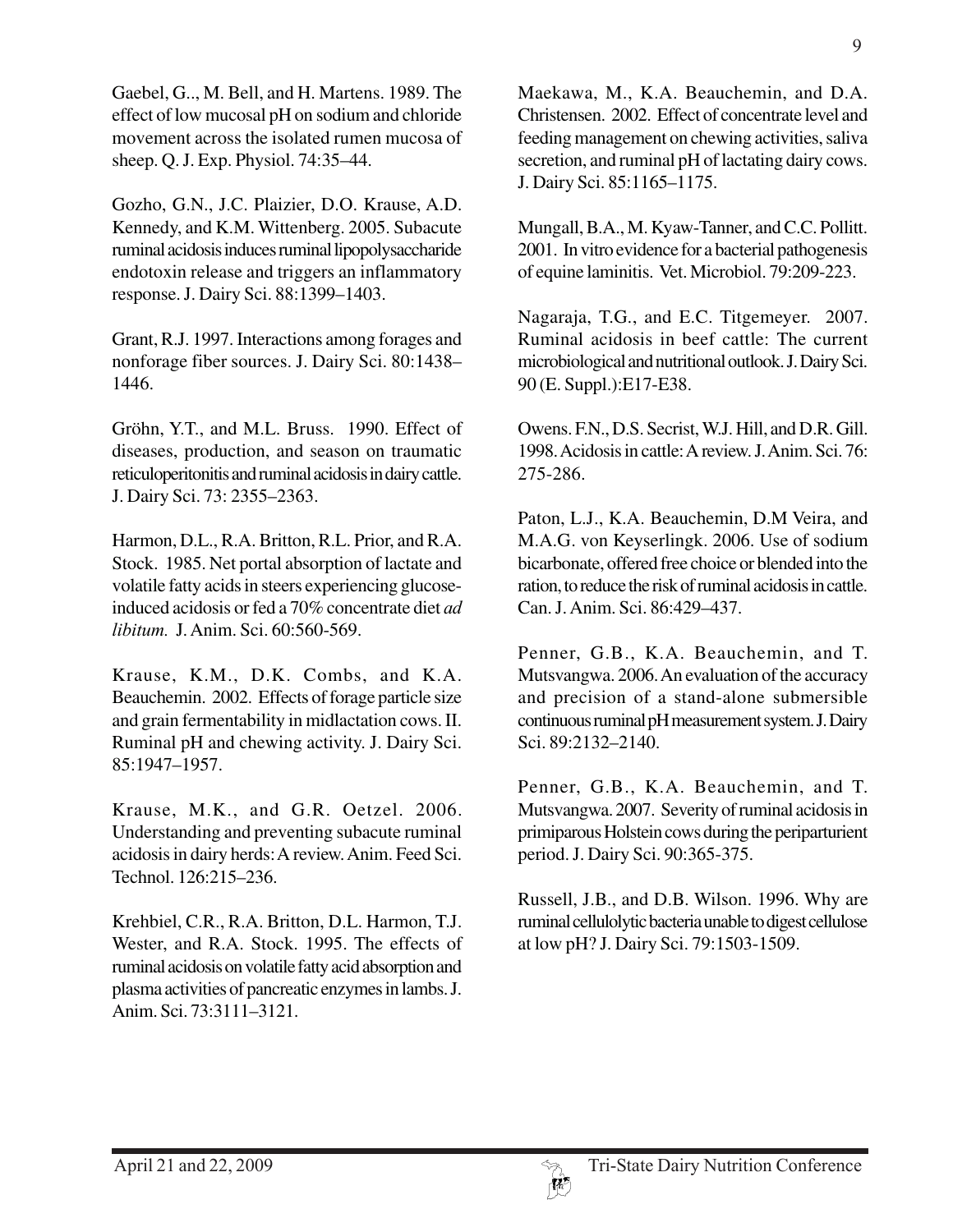Schwartzkopf-Genswein, K.S., K.A. Beauchemin, D.J. Gibb, D.H. Crews, Jr., D.D. Hickman, M. Streeter, and T.A. McAllister. 2003. Effect of bunk management on feeding behavior, ruminal acidosis and performance of feedlot cattle: A review. J. Anim. Sci. 81:E149-158.

Yang, W.Z., and K.A. Beauchemin. 2007. Altering physically effective fiber intake through forage proportion and particle length: Chewing and ruminal pH. J. Dairy Sci. 90:2826–2838.

**Table 1**. The effect of day relative to parturition on mean ruminal acidosis in primiparous Holstein cows (Penner et al., 2007).

|                                                                          | Day relative to parturition     |                             |                                   |                         |                               |
|--------------------------------------------------------------------------|---------------------------------|-----------------------------|-----------------------------------|-------------------------|-------------------------------|
| Variable                                                                 | $-5$ to $-1$                    | 1 to 5<br>5.38 <sup>b</sup> | $17$ to $19$<br>5.37 <sup>b</sup> | 37 to 40<br>$5.32^{b}$  | 58 to 60<br>5.37 <sup>b</sup> |
| Minimum pH<br>Mean $pH$                                                  | 5.74 <sup>a</sup><br>$6.32^{a}$ | 5.96 <sup>b</sup>           | $5.95^{b}$                        | 5.96 <sup>b</sup>       | 6.03 <sup>b</sup>             |
| $SARA1$ (pH < 5.8), hours/day<br>Proportion of cows experiencing SARA, % | 1.1 <sup>c</sup><br>5           | $73^{ab}$<br>71             | 9.0 <sup>a</sup><br>71            | 8.3 <sup>ab</sup><br>79 | 6.1 <sup>b</sup><br>64        |

1 SARA = Subacute ruminal acidosis.

abc  $P < 0.05$ 

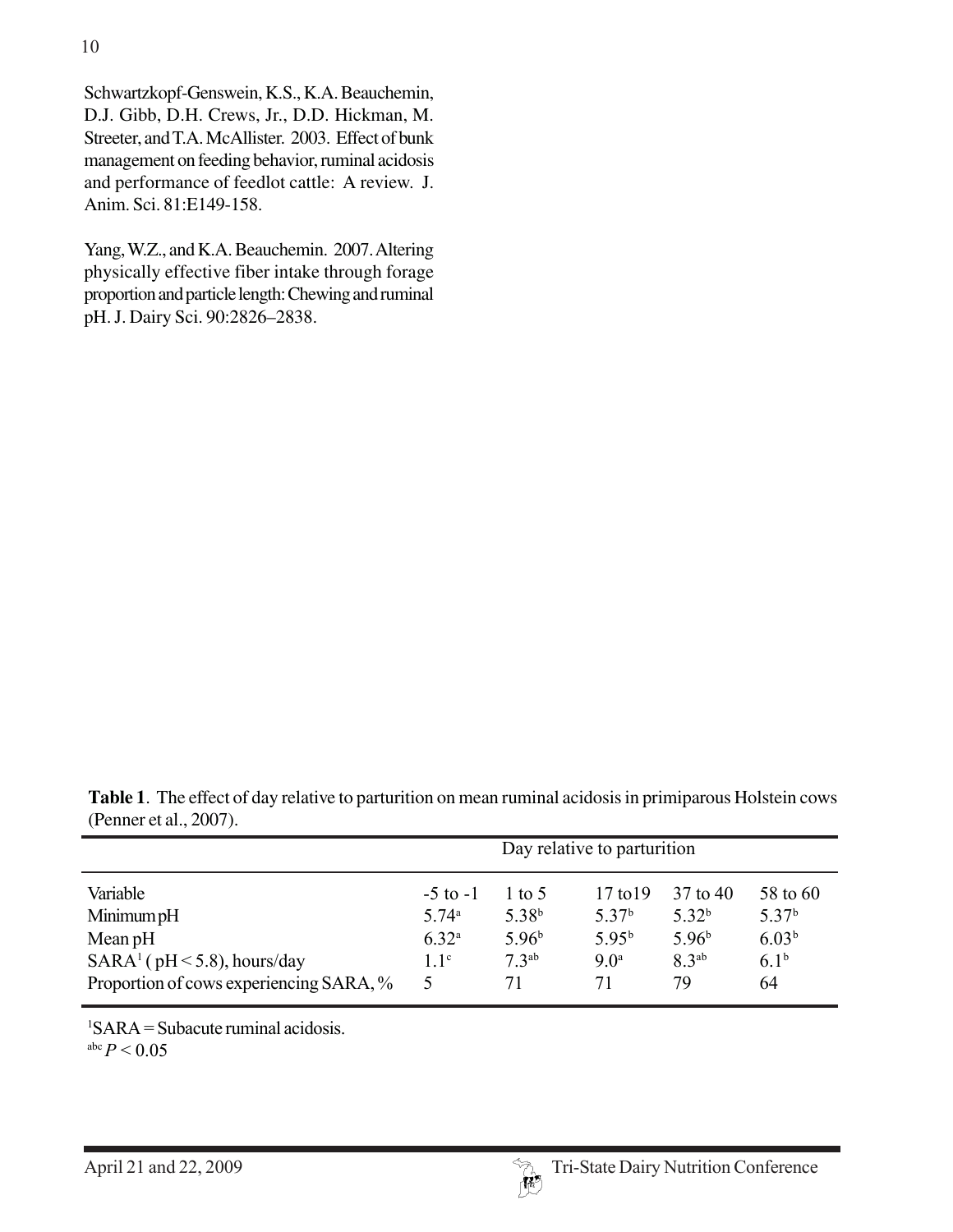

**Figure 1**. Ruminal pH measured in a dairy cow over a 72-hour period. Arrows show feeding times at 1330 and 1600 hours; the solid line indicates the ruminal acidosis threshold of pH 5.8.



**Figure 2**. The relationship between acetate uptake by the isolated ruminal epithelia (x-axis) and daily mean ruminal pH in sheep (y-axis)  $(P = 0.018; r^2 = 0.28)$ .